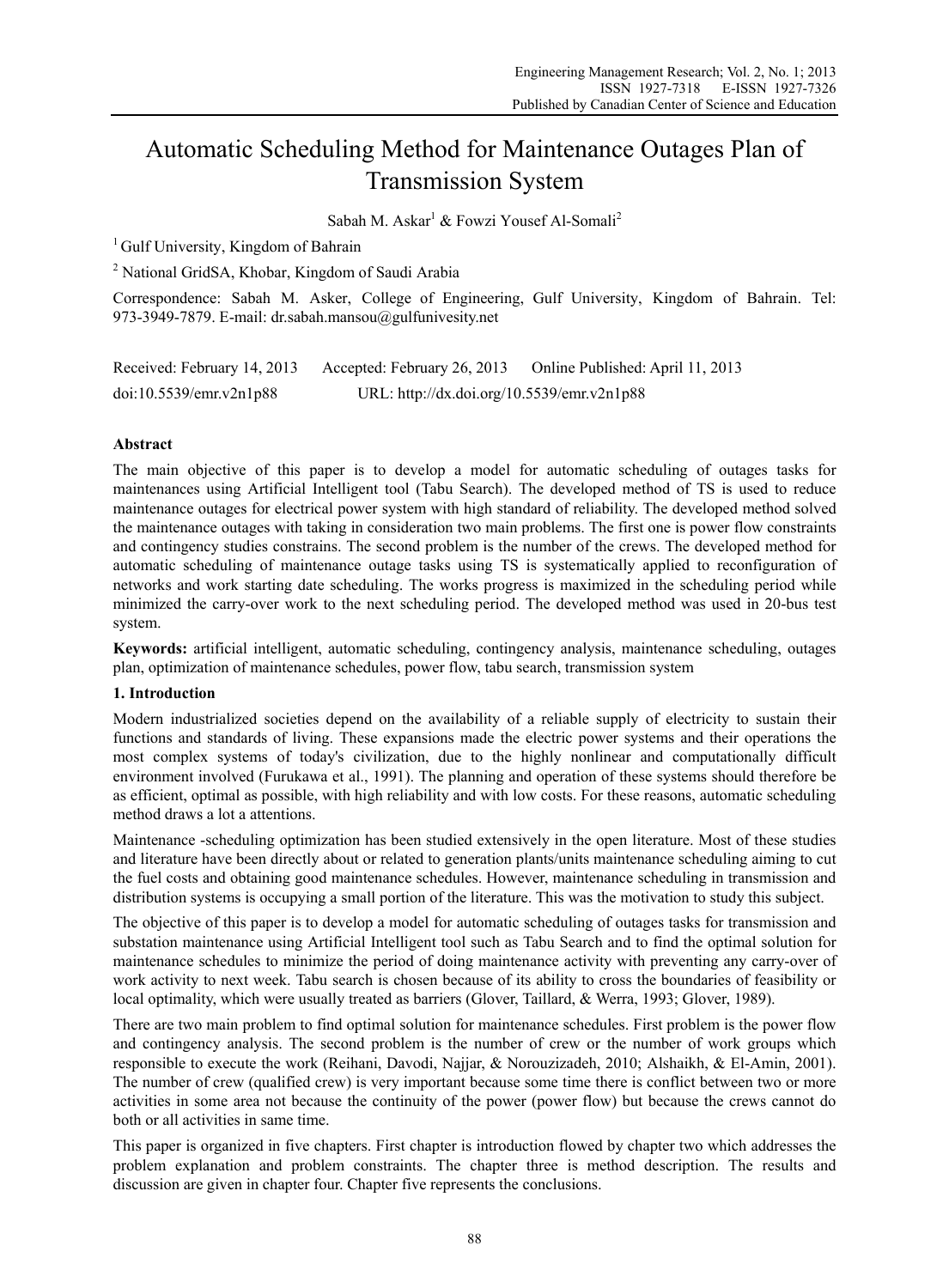#### 2. Problem Explanations and Problem Constraints

Each division or department has one or more planners or maintenance schedulers. They are doing maintenance schedules for all equipment which related to their areas or divisions (Furukawa et al.,1991). The schedules are prepared weekly and consist of the starting date of the outages and the end date of the outages which include the duration of the outages. Also, the schedules contain the equipment's names, equipment's numbers and the kind of work which will be carried out. In other words, the initial schedules which requested by the planners do not contain any power flow study or contingency analysis and these schedules are sent to power dispatch (Alshaikh & El-Amin, 2001; Yang, 2009).

The power dispatch centers receive all schedules (initial schedules or requested schedules) from all divisions so that the power dispatch planners can study these schedules from power flow point of view and contingency analysis (Yang, 2009; Tanaka, Magori, Niimura, & Yokoyama, 2010). The developed method solved the maintenance outages with taking in consideration two main problems. The first is power flow constraints and contingency studies constrains. The second problem is the number of the crews which will be execute the work. In this case, the higher priority will be executed first and the activities with less priority will be moved to another days using Tabu Search method. If some of activities can not be done because of the shortage of the equlified man power. In this case also, the higher priority will be executed first and the activities with less priorities will be moved to another days using Tabu Search method (Reihani, Davodi, Najjar, & Norouzizadeh, 2010; Alshaikh, & El-Amin, 2 2001).

If the work starting dates are fixed and the incorporation of another task into the network causes an overloaded then network reconfiguration, regulation of dispatched power or a change of unit commitment may eliminate this overload (Sawa, 1999). Two possible network reconfiguration methods are visible. One is based on heuristic rules for the network pattern. The rules of this kind are acquired from expert operators in the load dispatch centers which are usually based on the mission of the company or on agreements with customers (Sawa, 1999). The other is based on TS. In this work, the overload elements are determined separately by using power world simulation program. After the overload determined as a list of conditions, then it became input in the main program and the program will build on it. In this case, the program will eliminate power flow constraints by avoiding these elements (or branches) to be out for maintenance in same time. Furthermore, when the program checks any schedule is free from overload, (it means) it checks these condition. Figure 1 shows the process of getting power flow constraints list. First, generate base configuration from system input data. This step includes building up the admittance matrix of the system which is considered to be base configuration (original configuration) of the network before incorporating any change (outages) requested by the maintenance centers. Second, study power flow for each case of contingency n-1 and the same for n-2 and n-3. After that, we make the list of power flow constraints to be input to the main TS program.



1. Block diagram of power flow constraints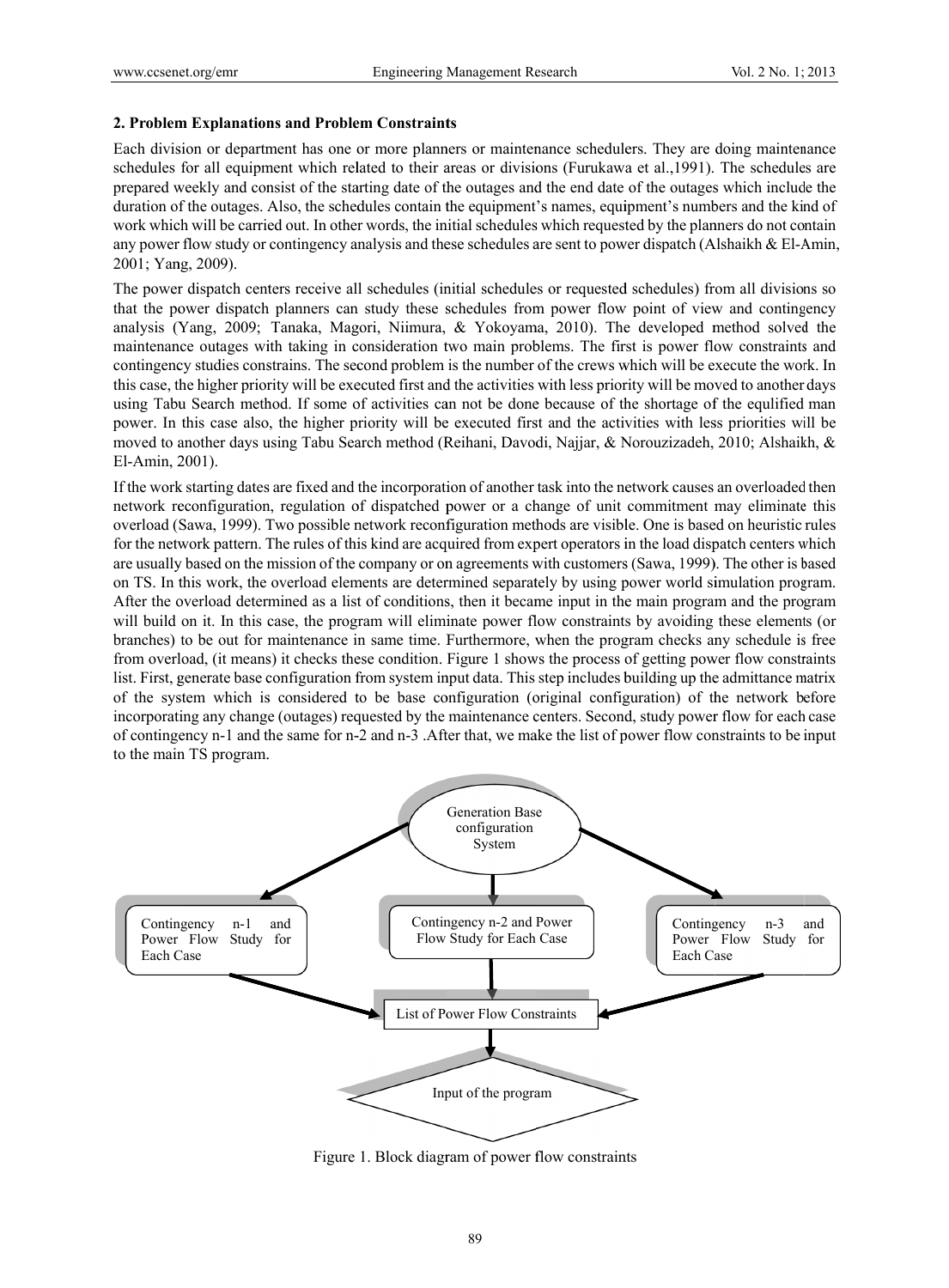## 3. Method Descriptions

The Tabu Search is an iteration method used to solve the optimization problem and it was invented by Glover. TS starting with initial solution and search for optimal solutions in the neighborhood solutions and then compare between the neighborhood solutions. The best solution between the neighborhood solution will be save in memory then search for optimal solution to the obtained solution (even though it is worse than current solution). This process will be repeated (Glover, Taillard, & Werra, 1993; Glover, 1989).

TS method is one of the combinatorial optimization methods and based on an efficient search with local optimum avoidance. With 'tabu list' of moves or states forbidden for a certain number of steps, the search is controlled to avoid cycling, covering a wide solution space and reaching diversified solutions. A basic move to a new solution is worse than the present solution- refer to figure 2. Therefore, the search speed is as fast as for a local search. The basic steps in TS method are as follows (Sawa, 1999):

Step1: Set the initial solution (supposed to be the best solution). Tabu list is empty since it was no created any step or move.

Step 2: Enumerate candidates (moves) which consists of the neighborhood of the current solution, exception of Tabu movement. These must be moves in the neighborhood of initial solution space.

Step 3: Go to the best candidate. Add a new move to list of Tabu moves and discard the oldes move from the list of Tabu list if the list of Tabu exceed a specified length (Tabu size list).

Step 4: Repeat steps 2 and 3 until it is satisfied the termination conditions (stop criteria).



**Iterations** 

Figure 2. Tabu search implementation for maintenance scheduling of outages tasks

# 4. Results & Discussion

The 20-Bus test system demonstrated in figure 3. It contains the following:

- 1. Network: 115KV, 13.8KV network
- 2. Network elements: 20 buses, 36 lines, 8 transformers, 7 generators.
- 3. Contingency study of n-1, n-2 and n-3 were applied on all of 20-bus system.
- 4. One week scheduling (7 day): 2012.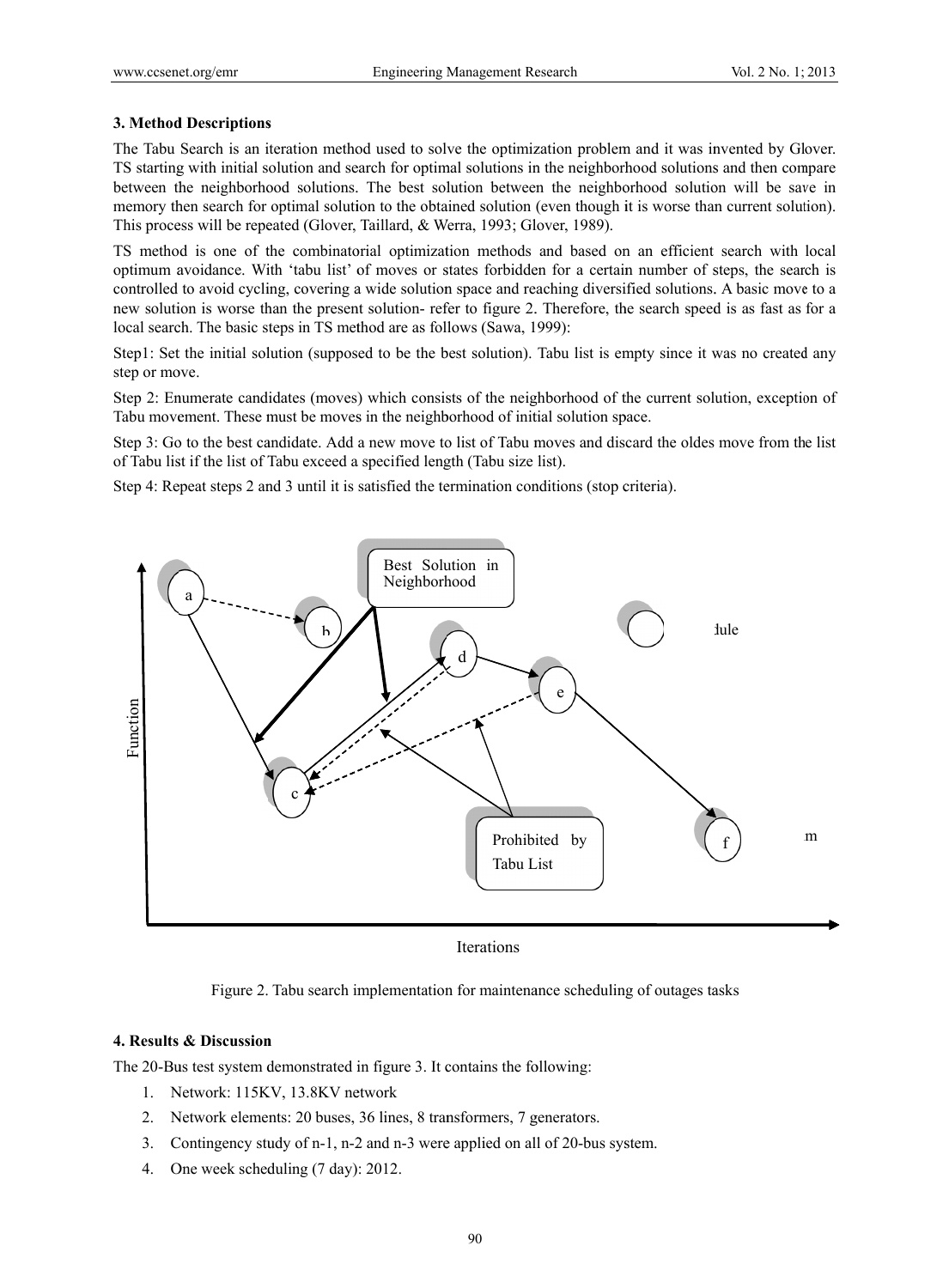5. Power flow will be checked at the demand peak and off-peak time daily.



Figure 3. Base case of the test system

Power system are normally operated so that overload do not occur either in real-time or under any single outage (n-1) or complex outages (n-2).Contingency analysis (CA) is a "what if" scenario simulator that evaluates the impacts on an electric power system when problem occur (Stagg, & El-Abiad, 1968; Internet page, http://smartgrid.epri.com ). For example, if line one taken out of the system then does it lead to overload. Furthermore, what impact this line on the system. This scenario called n-1 contingency. The n-1 contingency is initial loss of a singal transmission line. Also, the n-2 contingency is a sequence of events consisting of the initial loss of a single transmission line, following another loss of a single transmission line (and so on for n-3 and n-4 contingencies). In the flowing steps the process of getting contingency analysis list. First, the base case should be free from any over load. Second, one line taken out of the system then power flow study should be done on the system. If there is any over load then this line should be listed in the contingency list. All lines should be taken out separately. Third, the same done on n-2 except that the two lines take out simultaneity. For example, line one out with line two then power flow done after that line one and line three taken outs together then power flow done and so on.

n-2 (contingency)  $=\{$  (line 1 , line 2), (line 1, line 3),(line 1, line 4)…,(line 2, line 3,(line 2, 4),(line 2, line 5)…,(line 3, line 4),(line 3, line 5)…}

Where (line out, line out) simultaneity.

n-3= {(line 1, line 2, line3), (line 1, line 2, line 4), (line1, line 2, line5)… (line 1, line 3, line 4), (line 1, line 3,  $line4)$ ...}

Where {(line out, line out, line out)} simultaneity.

Figure 3 shows the base case of the system before doing any contingency on the system. Two cases of power flow study done (as an example) by using Power World simulator 8.0 edition. Figure 4 shows first case which representing the n-1 case after doing power flow analysis (the line located between bus 15 and bus18). The analysis shows clearly that taken out this line will not affect any branches by overloading. In conclusion, this line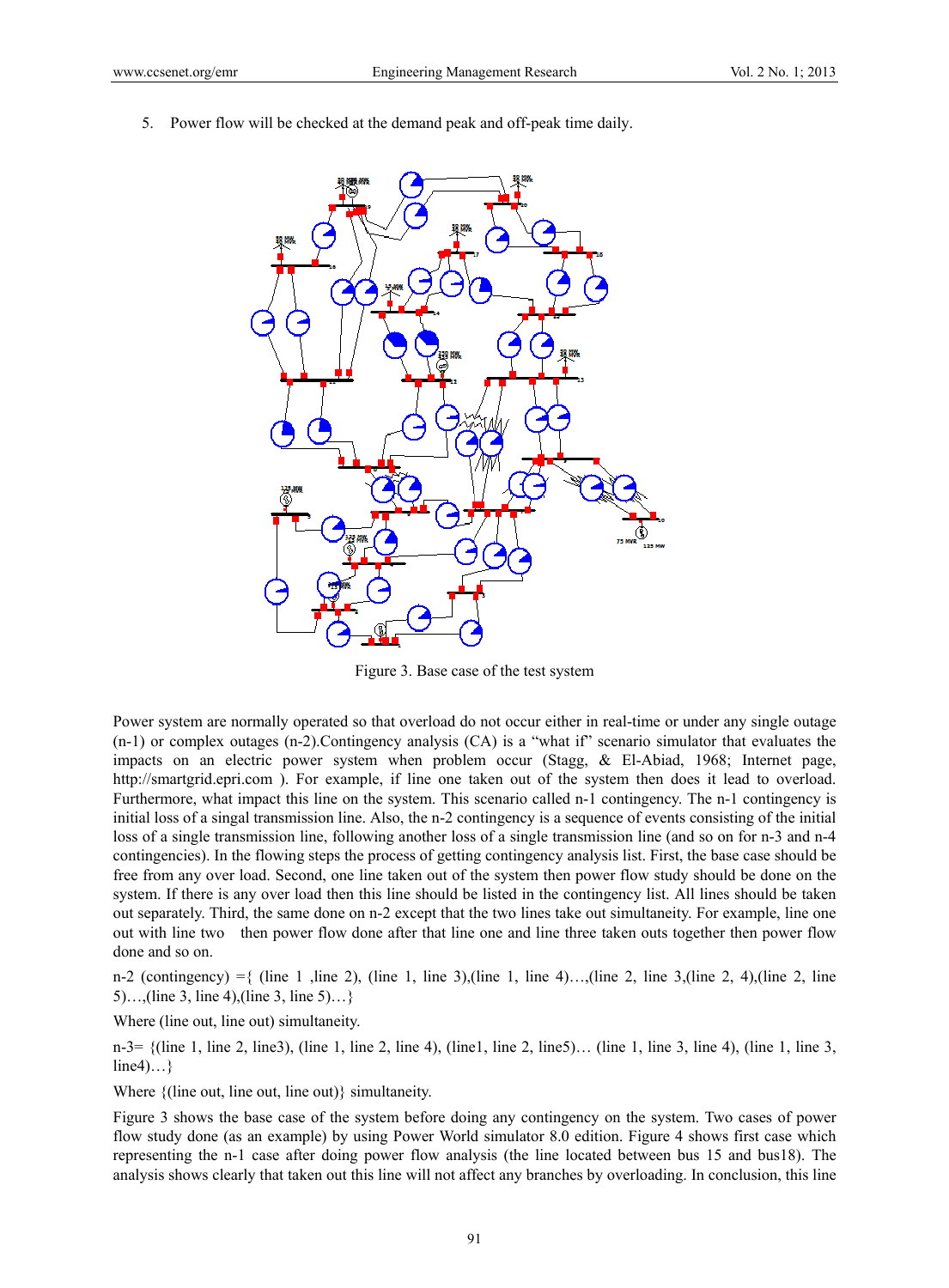will not be added to the contingency list. Taken two line simultaneity is the second case which is shown in figure 5 and it is represent n-2 after doing Power flow analysis on the system (both of the lines are located between bus 15 and bus 18). The analysis shows clearly that taken both of those lines simultaneity will lead to total black out of the system. So that, both of these two lines simultaneity be added in the contingency list.



Figure 4. Represents N-1 power flow case



Figure 5. Represents N-2 power flow case

After doing all contingency studies as stated, table 1 was obtained which represent all lines which cannot be out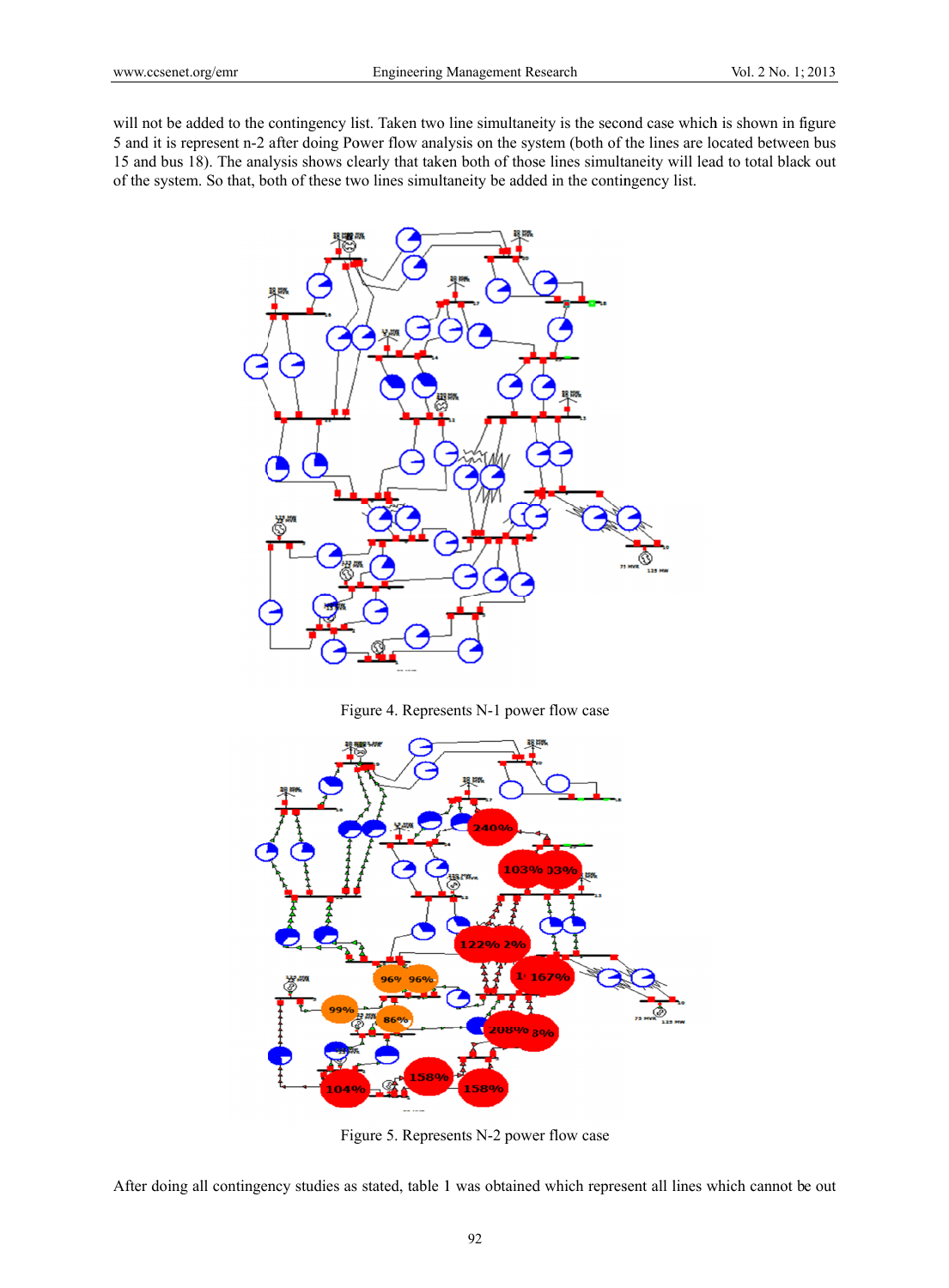of the system in same time.

Some of cases will be addressed to explain the developed method under flowing conditions:

1. The program or the algorithm will find solution to the problem (over load or number of crew) when it occur. This means that if there is no problem in the initial schedule (requested schedule) the program will not do any change even though this schedule is not optimal solution. In other words, this developed method finds optimal solution to the problem when it occurs.

2. The relationship between the tabu search and algorithm is neighbor solutions so that it goes from one candidate solution to another one then choose the optimal solution from the candidates' solutions.

| LINE OFF | EFFECTED LINE OFF                      |       | EFFECTED LINE OFF |       | EFFECTED LINE OFF           |  |
|----------|----------------------------------------|-------|-------------------|-------|-----------------------------|--|
| 1,2      | OVERLOAD 1,7                           |       | OVERLOAD 3.7      |       | OVERLOAD 9,5,1              |  |
| 3,4      | <b>OVERLOAD</b>                        | 1,8   |                   |       | OVERLOAD 3,8 OVERLOAD 9,5,2 |  |
| 5,6      | OVERLOAD 2,7 OVERLOAD 4,7 OVERLOAD     |       |                   |       |                             |  |
| 7,8      | OVERLOAD 2,8 OVERLOAD 4,8 OVERLOAD     |       |                   |       |                             |  |
| 9,10     | OVERLOAD 9,7,5 OVERLOAD 9,5,1 OVERLOAD |       |                   |       |                             |  |
| 1,3      | OVERLOAD $9,7,6$ OVERLOAD $1,3,5,7,9$  |       |                   |       | OVERLOAD                    |  |
| 1,4      | OVERLOAD 9,8,5 OVERLOAD 10,6,1         |       |                   |       | OVERLOAD                    |  |
| 2,4      | OVERLOAD 10,7,5                        |       | OVERLOAD 10,8,5   |       | OVERLOAD                    |  |
| 2,3      | OVERLOAD 10,7,6                        |       | OVERLOAD 10,8,6   |       | OVERLOAD                    |  |
| 10, 5, 1 | OVERLOAD 9,5,1                         |       | OVERLOAD 9,6,1    |       | OVERLOAD                    |  |
|          |                                        | 9,5,2 |                   | 9,6,2 |                             |  |

Table 1. The prohibited lines

## **Maintenance scheduling for case 1:**

The proposed maintenance schedule for case 1, given in table 2 is considered as the initial requested schedule by local maintenance centers. It has ten (10) maintenance outage tasks. The schedule proposes to maintain line 1 on Wednesday, line 2 on Friday, line 4 on Tuesday, line 5 on Friday, line 6 on Tuesday, Wednesday and Thursday, line 7 on Monday, line 8 on Saturday and Sunday, line 9 on Saturday, Sunday and Monday and line 10 on Tuesday. The program will generate the base configuration of the system. Also, it will save the given schedule as "the initial requested schedule" and will check for both constraints (overload and number of crews). Table 2 shows that the schedule at Tuesday has overload between tasks 4 and 7, since, taking out line 4 and 7 at same time will generate overload on the system. First step to solve the overload by moving of starting dates. Task no. 4 has higher priority than task no. 7 so that task no. 7 will move to resolve the overload problem. The program will search for optimal move between neighbor solutions. The solution (optimal solution) is given in table 3.

| tasks          | Priorit<br>y   | Saturday | Sunday | Monday | Days<br>Tuesday | Wednesday | Thursday | Friday |
|----------------|----------------|----------|--------|--------|-----------------|-----------|----------|--------|
|                | 3              |          |        |        |                 | Line 1    |          |        |
| $\overline{2}$ | $\overline{2}$ |          |        |        |                 |           |          | Line 5 |
| 3              | 1              |          |        |        |                 |           |          |        |
| $\overline{4}$ | 4              |          |        |        | Line 4          |           |          |        |
| 5              | 5              |          |        |        |                 |           |          | Line 2 |
| 6              | 6              |          |        |        |                 | Line 6    |          |        |
| 7              | 7              |          |        |        | Line 7          |           |          |        |
| 8              | 8              | Line 8   |        |        |                 |           |          |        |
| 9              | 9              | Line 9   |        |        |                 |           |          |        |
| 10             | 10             |          |        |        | Line 10         |           |          |        |
|                |                |          |        |        |                 |           |          |        |

Table 2. Initial schedule for the 20 bus system-case no. 1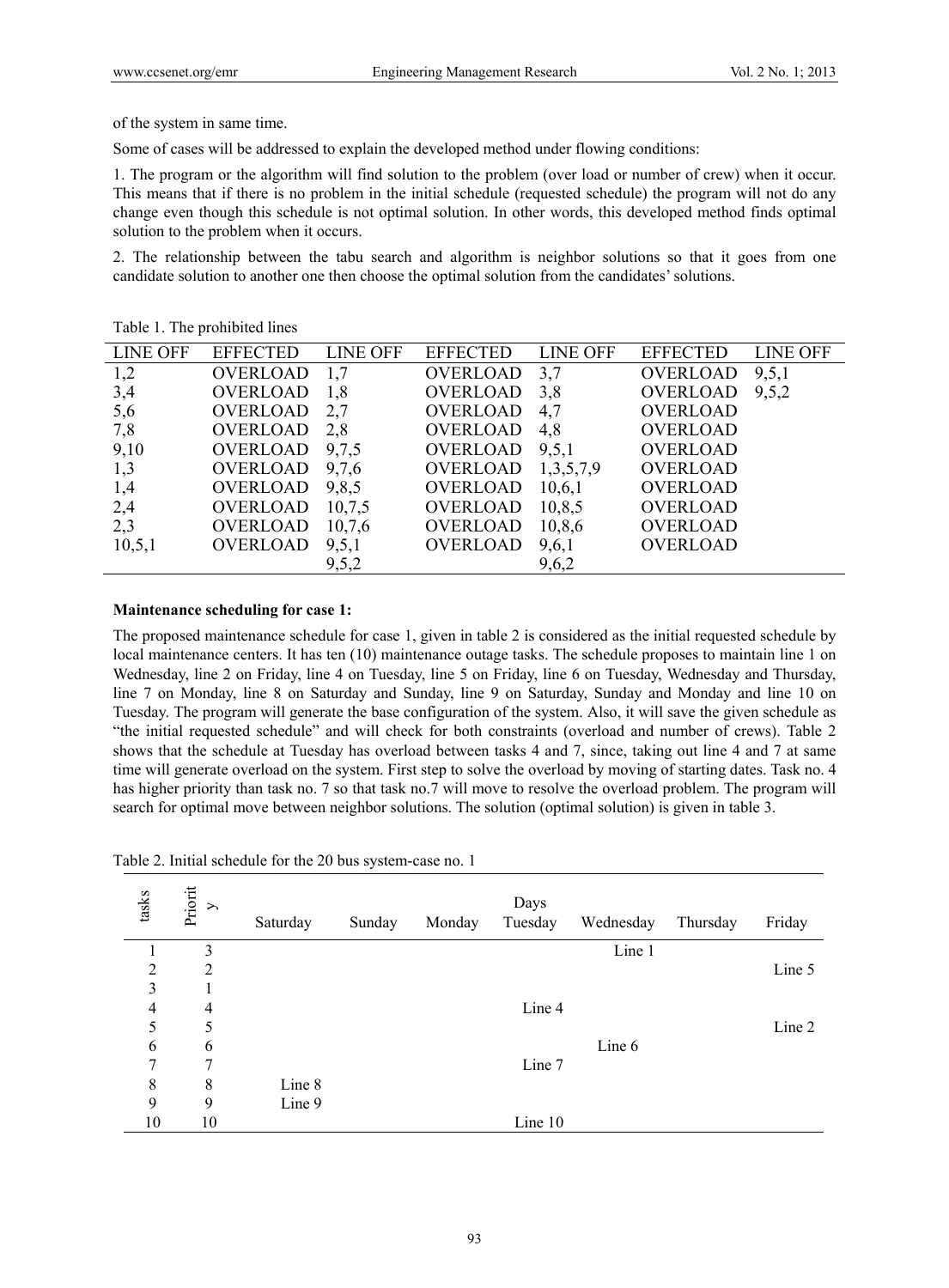| tasks          | Priority | Saturday | Sunday | Monday | Days<br>Tuesday | Wednesday | Thursday | Friday |
|----------------|----------|----------|--------|--------|-----------------|-----------|----------|--------|
|                | 3        |          |        |        |                 | Line 1    |          |        |
| $\overline{2}$ | 2        |          |        |        |                 |           |          | Line 5 |
| 3              |          |          |        |        |                 |           |          |        |
| 4              | 4        |          |        |        | Line 4          |           |          |        |
| 5              | 5        |          |        |        |                 |           |          | Line 2 |
| 6              | 6        |          |        |        | Line 6          |           |          |        |
| 7              | 7        |          |        | Line 7 |                 |           |          |        |
| 8              | 8        | Line 8   |        |        |                 |           |          |        |
| 9              | 9        | Line 9   |        |        |                 |           |          |        |
| 10             | 10       |          |        |        | Line 10         |           |          |        |

## Table 3. Final schedule of case no. 1 obtained after TS program

## **Maintenance scheduling for case 2:**

The maintenance schedule of case 2 is given in table 4. There is overload between task number 3, 4 and 2. Tasks number 4 and 2 have a higher priority than task number 3 which means that task number 3 will be moved to remove the overload problem. In same manner as explained in case 1, case number 2 will proceed until the final solution is obtained by the TS program. Table 5 is the final solution for case 2.

| tasks | Priori<br>Ŋ |          |        |        |         |         |          |        |
|-------|-------------|----------|--------|--------|---------|---------|----------|--------|
|       |             | Saturday | Sunday | Monday | Tuesday | Wednes. | Thursday | Friday |
|       | 6           |          |        |        |         |         |          | Line 1 |
| 2     | 8           |          | Line 2 |        |         |         |          |        |
| 3     | 9           | Line 3   |        |        |         |         |          |        |
| 4     | 7           | Line 4   |        |        |         |         |          |        |
| 5     | 10          |          | Line 5 |        |         |         |          |        |
| 6     | 4           |          |        |        | Line 9  |         |          |        |
| 7     | 5           |          |        |        |         |         |          |        |
| 8     | 2           |          |        |        |         |         |          |        |
| 9     | 3           |          |        |        | Line 6  |         |          |        |
| 10    |             | Line 10  |        |        |         |         |          |        |

Table 4. Initial schedule for the 20 bus system-case no. 2

| tasks          | Priori ${\rm t} {\rm y}$ | Saturday | Sunday | Monday | Days<br>Tuesday | Wednes. | Thursday | Friday |
|----------------|--------------------------|----------|--------|--------|-----------------|---------|----------|--------|
|                | 6                        |          |        |        |                 |         |          | Line 1 |
| $\overline{2}$ | 8                        |          |        | Line 2 |                 |         |          |        |
| 3              | 9                        |          |        |        |                 | Line 3  |          |        |
| $\overline{4}$ | 7                        | Line 4   |        |        |                 |         |          |        |
| 5              | 10                       |          |        | Line 5 |                 |         |          |        |
| 6              | 4                        |          |        |        |                 | Line 9  |          |        |
| 7              | 5                        |          |        |        |                 |         |          |        |
| 8              | $\overline{2}$           |          |        |        |                 |         |          |        |
| 9              | 3                        |          |        |        |                 | Line 6  |          |        |
| 10             |                          | Line 10  |        |        |                 |         |          |        |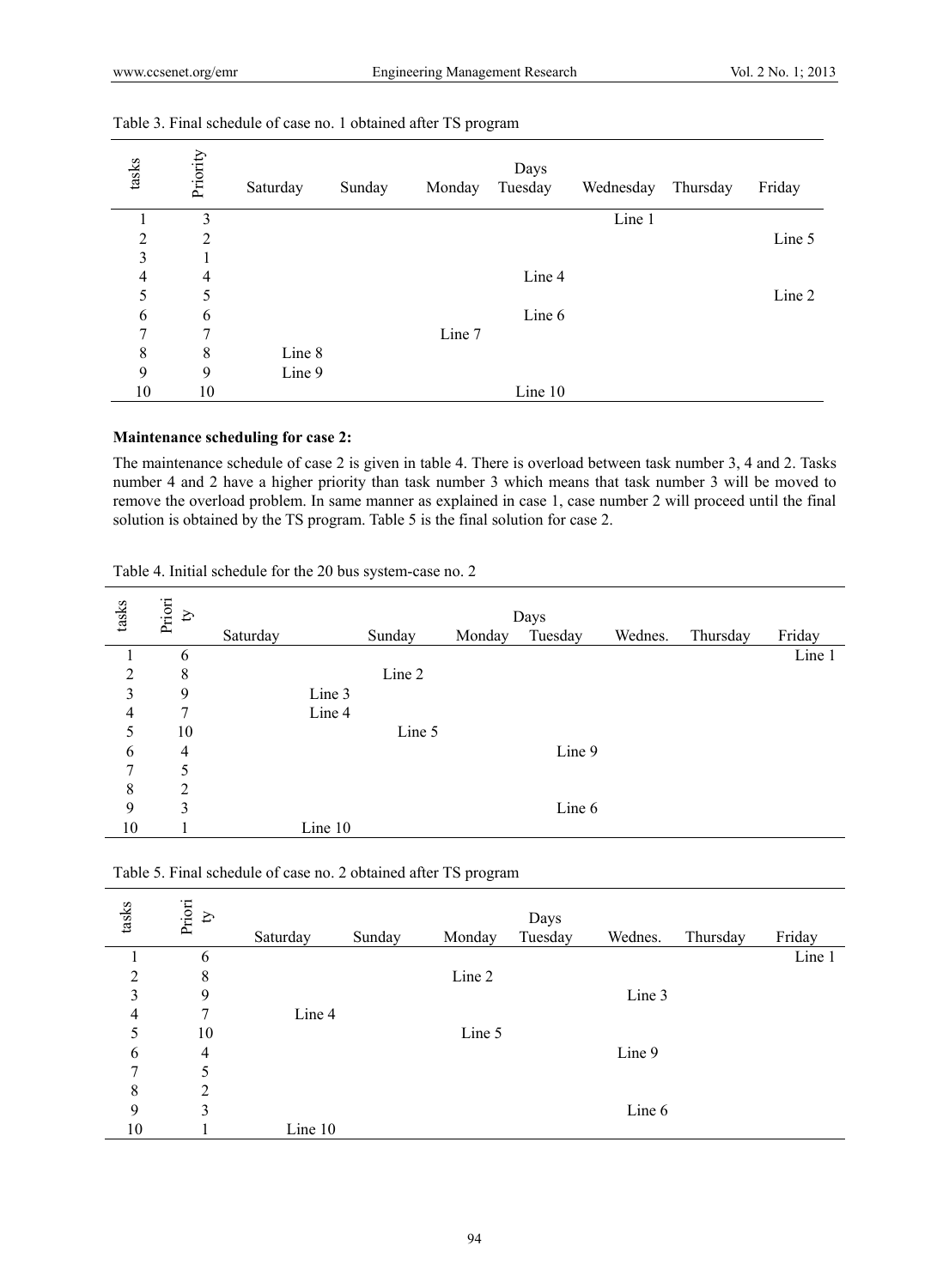## **Maintenance scheduling case 3:**

The proposed schedule, given in table 6, has overload problem in Saturday and Sunday (between task 4 and 8). Based on the priorities of tasks, task number 4 will be shifted to remove the overload. Moving these task, introduces a new overload in the system in Monday (between task 4 and 7). The program will try to solve this by move task number 4 which is less priority until this problem is solved. The staring date of task number 4 is Wednesday. The table 7 is the final solution of case 3.

| tasks          | Priori<br>$\mathfrak{D}$ | Saturday | Sunday | Monday | Days<br>Tuesday | Wednes. | Thursday | Friday |
|----------------|--------------------------|----------|--------|--------|-----------------|---------|----------|--------|
|                |                          |          |        |        |                 |         |          |        |
| $\overline{2}$ | $\overline{2}$           |          |        |        |                 |         |          |        |
| 3              | 3                        |          |        |        |                 | Line 9  |          |        |
| 4              | 10                       | Line 4   |        |        |                 |         |          |        |
| 5              | 5                        | Line 5   |        |        |                 |         |          |        |
| 6              | 6                        |          |        | Line 6 |                 |         |          |        |
| 7              | 7                        |          |        | Line 7 |                 |         |          |        |
| 8              | 8                        | Line 8   |        |        |                 |         |          |        |
| 9              | $\overline{2}$           |          |        |        |                 | Line 3  |          |        |
| 10             | $\overline{4}$           |          |        |        | Line 10         |         |          |        |

Table 6. Initial schedule for the 20 bus system- case no. 3

Table 7. Final schedule of case no. 3 obtained after TS program

| tasks          | Priori<br>$\boldsymbol{\Sigma}$ | Saturday | Sunday | Monday | Days<br>Tuesday | Wednes. | Thursday | Friday |
|----------------|---------------------------------|----------|--------|--------|-----------------|---------|----------|--------|
|                |                                 |          |        |        |                 |         |          |        |
| $\overline{2}$ | 2                               |          |        |        |                 |         |          |        |
| 3              | 3                               |          |        |        |                 | Line 9  |          |        |
| $\overline{4}$ | 10                              |          |        |        | Line 4          |         |          |        |
| 5              | 5                               | Line 5   |        |        |                 |         |          |        |
| 6              | 6                               |          |        | Line 6 |                 |         |          |        |
| 7              | 7                               |          |        | Line 7 |                 |         |          |        |
| 8              | 8                               | Line 8   |        |        |                 |         |          |        |
| 9              | 2                               |          |        |        |                 | Line 3  |          |        |
| 10             | 4                               |          |        |        | Line 10         |         |          |        |

#### **Maintenance scheduling case no. 4:**

The initial requested maintenance schedule of case 4 is given in table 8. The schedule has no overload problems and crews conflict. Since the proposed schedule has no overload and has no crew's conflict, no moves of starting dates are required. Therefore, the output is the same as the initial requested schedule since no moves were encountered. The final solution of case 4 is given in table 9.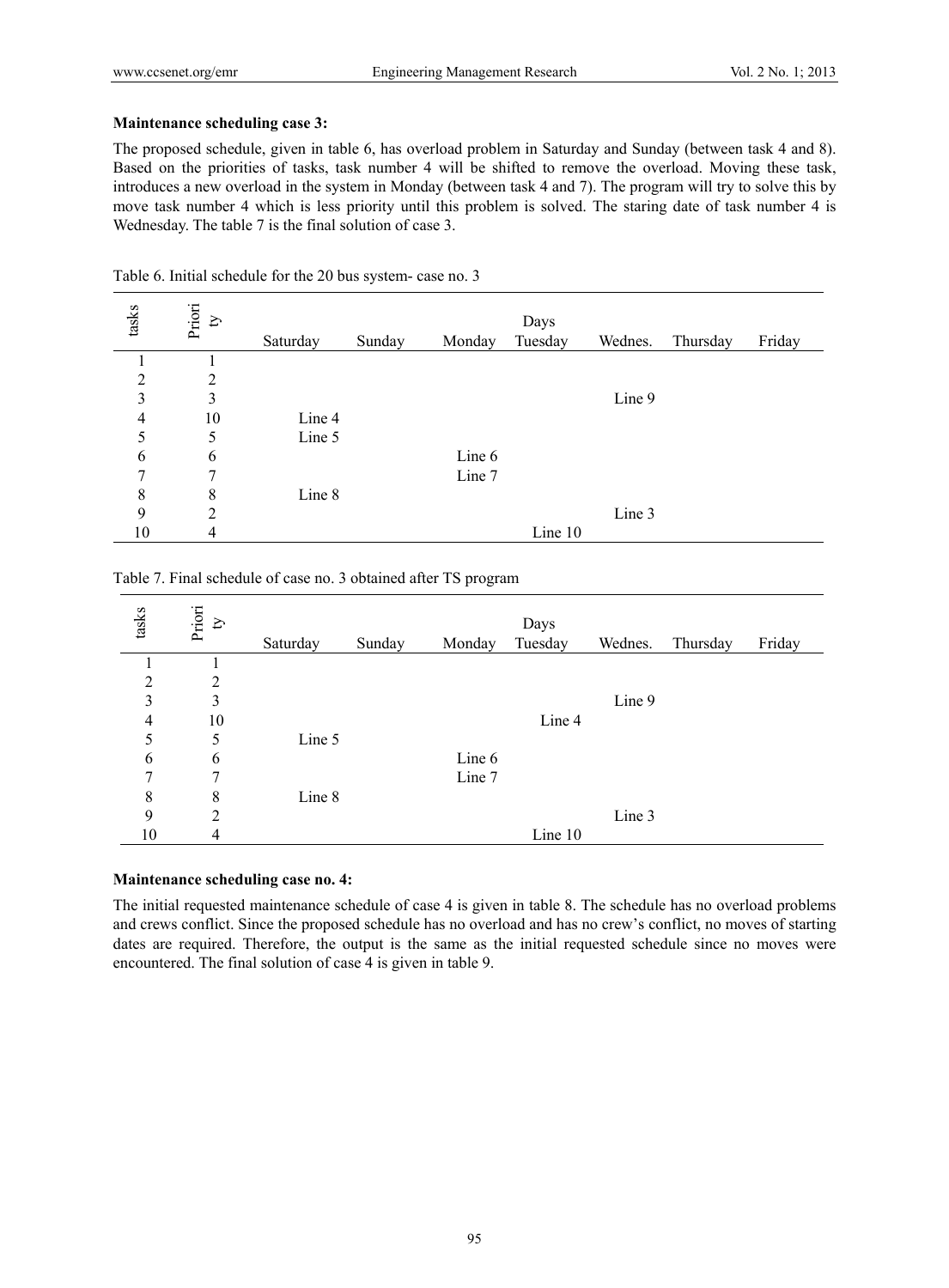| tasks          | Priori<br>$\boldsymbol{\Sigma}$ | Saturday | Sunday | Monday | Days<br>Tuesday | Wednes. | Thursday | Friday |
|----------------|---------------------------------|----------|--------|--------|-----------------|---------|----------|--------|
|                |                                 |          |        |        |                 |         |          |        |
| 2              | 3                               |          |        |        |                 |         |          |        |
| 3              | 5                               |          |        |        |                 | Line 6  |          |        |
| $\overline{4}$ | 7                               | Line 5   |        |        |                 |         |          |        |
| 5              | 9                               | Line 4   |        |        |                 |         |          |        |
| 6              | 2                               |          |        |        |                 | Line 3  |          |        |
| 7              | $\overline{4}$                  |          |        |        |                 |         |          |        |
| 8              | 6                               |          |        | Line 8 |                 |         |          |        |
| 9              | 8                               | Line 9   |        |        |                 |         |          |        |
| 10             | 10                              |          |        |        | Line 10         |         |          |        |

#### Table 8. Initial schedule for the 20 bus system- case no. 4

Table 9. Final schedule of case no. 4 obtained after TS program

| tasks          | Priori<br>Ą | Saturday | Sunday | Monday | Days<br>Tuesday | Wednesday | Thursday | Friday |
|----------------|-------------|----------|--------|--------|-----------------|-----------|----------|--------|
|                |             |          |        |        |                 |           |          |        |
| $\overline{2}$ | 3           |          |        |        |                 |           |          |        |
| 3              | 5           |          |        |        |                 | Line 6    |          |        |
| 4              |             | Line 5   |        |        |                 |           |          |        |
| 5              | 9           | Line 4   |        |        |                 |           |          |        |
| 6              | 2           |          |        |        |                 | Line 3    |          |        |
| 7              | 4           |          |        |        |                 |           |          |        |
| 8              | 6           |          |        | Line 8 |                 |           |          |        |
| 9              | 8           | Line 9   |        |        |                 |           |          |        |
| 10             | 10          |          |        |        | Line 10         |           |          |        |

# **5. Conclusion**

The developed scheduling methods were applied to 20-Bus test system and from the results, it shows the following:

- 1. It is confirmed that the developed methods are useful and practical as scheduling tools.
- 2. The works progress is maximized in the scheduling period while minimized the carry-over work to the next scheduling period.

3. The deviation of date work (starting of the work) which could be requested from local maintenance centers is minimized.

- 4. The results have been obtained in low execution times.
- 5. It shows a good performance for functions having small number of variables.
- 6. Easy to implement.

#### **Acknowledgements**

The authors gratefully acknowledge the contributions of Dr. Noaman M. Noaman for their work on the original version of this document.

#### **References**

Alshaikh, A., & El-Amin, I. (2001). Automatic scheduling of substation maintenance outages. *MS dissertation department of graduate studies university of KFUPM* (pp. 1-20).

Furukawa, T., Nomoto, M., Nagasawa, T., Sasaki, T., Deno, K., & Maekawa, T. (1991). Automatic scheduling method using tabu search for maintenance outages tasks of transmission and substation system with network constraints. *Journal of Power Engineering Society,* 895-900.